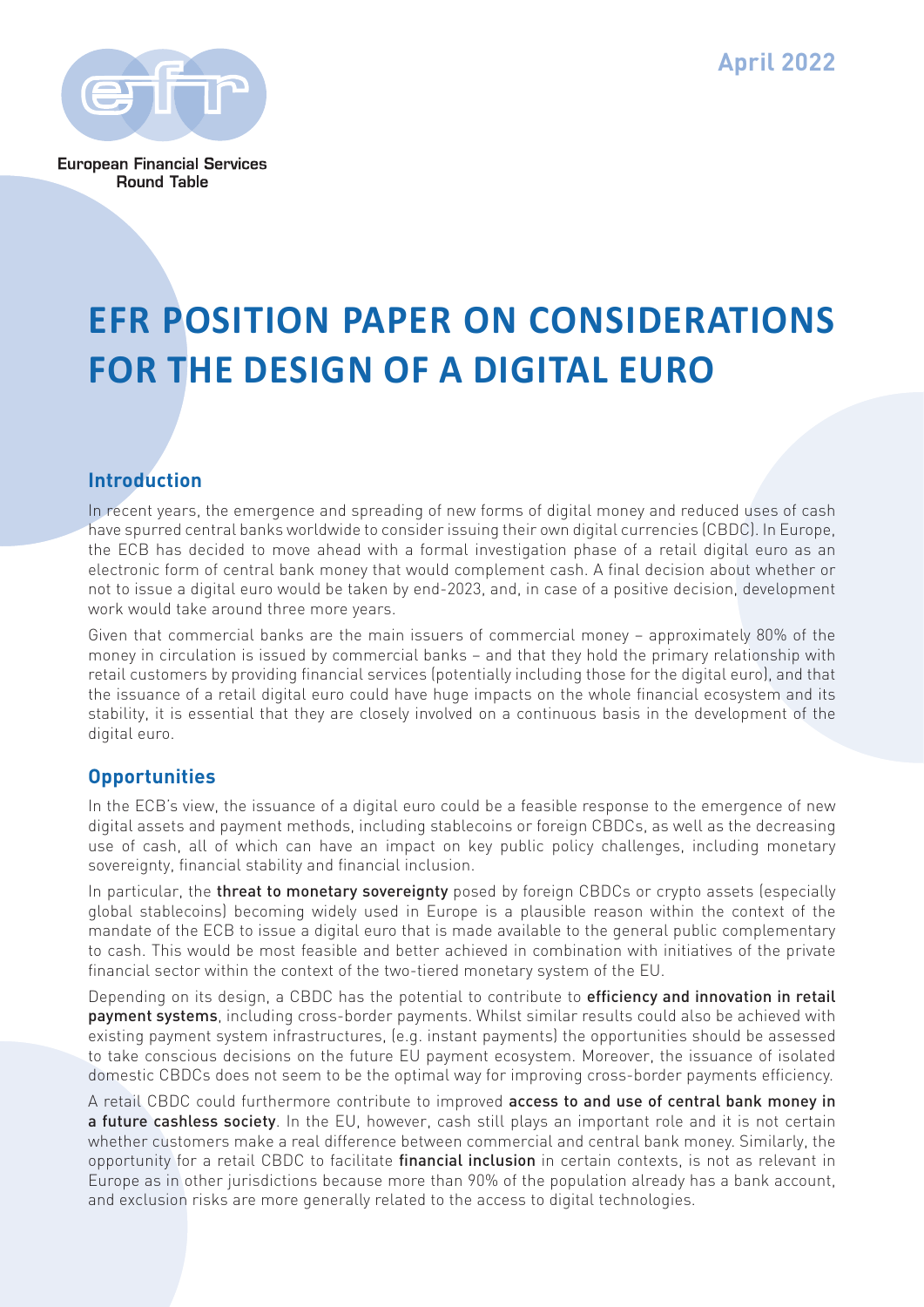In the context of cross-border payments a CBDC has the opportunity to introduce more efficient cross border transfer processing of payments if central banks worldwide agree on and adhere to a set of standard principles.

In light of these opportunities, the **private sector's focus** is to provide a variety of digital and innovative payment solutions to consumers and corporates as well as merchants and retailers. The financial industry is overall committed to improving existing payment systems, to developing new solutions (e.g. based on instant payments or programmable money), as well as to exploring the options of tokenizing commercial bank money.

Moreover, in the context of capital markets, a wholesale CBDC for the usage in the interbank context could facilitate more efficient issuance, trading and settlement as well as processing of subsequent corporate actions like dividend or interest payments.

From a supervisory point of view, new forms of digital money could also contribute to improving the efficiency and effectiveness of existing AML/CFT processes, embedding regulatory supervision within the system and thus reducing the need for firms to actively collect, verify and deliver data<sup>1</sup>. Legitimate needs for privacy from customers should however be taken into consideration.

## **Risks**

The implications of a retail digital euro for the financial system can be profound and require a thorough assessment and adequate design solutions in order to help mitigate the risks:

### **Potential deposit substitution and its impact on banks funding and lending:**

- The ECB has identified the risk that the digital euro may be used as a store of value (not only as a means of payment), which could cause a shift of commercial banks' deposits into its digital euro and intends to avoid this undesirable situation.
- The ECB's emphasis on its guarantee for its digital euro could undermine the confidence in commercial money, or even the solidity of commercial banks. The digital euro **could be easily** understood as a safer store of value than deposits and commercial banks money. In times of crisis the digital euro would clearly facilitate bank runs, but in normal times it could also impact bank funding if customers think that their savings could be safer in digital euros than in banks deposits or if the privacy of the digital euro is preferred.
- To mitigate this risk and limit its use as a store of value, one of the most commented options would be to install a limit of digital euro holding per individual.
- Another mitigating option would be a two-tiered remuneration structure, in which an initial amount below a certain threshold may enjoy a remuneration close to market rates, while quantities exceeding that threshold would be disincentivised with a lower rate. Still, this tool may not be effective in crisis periods or low interest environments. The first estimates show that even in a "normal" period, the volume of resources that would switch to the ECB couldn't be replaced by market resources due to the volume of issuance that would be needed.
- Depending on the remuneration of the digital euro, this would influence the rates paid to depositors and savers, and therefore on the cost of funding and the cost of credit. Provision of fixed rates loans would be also endangered.
- In case of bank disintermediation, more expensive and less stable market resources would have to compensate the decrease in commercial money deposits. This would imply a higher interest rate risk for the banking sector, and therefore a higher cost for customers.

Today commercial banks create money as a counterpart of loans financing the real economy. With CBDCs, central banks could become a main financier of the economy, although central banks are not ready to fulfil that function for which they have neither capability nor mandate.

Therefore, we call authorities for a thorough analysis of the different adoption scenarios and of the measures to mitigate possible negative effects. In this analysis it will be essential for each central bank to consider the specificities of each financial system, as explained in the recommendations.

<sup>1</sup> https://www.bis.org/publ/work811.pdf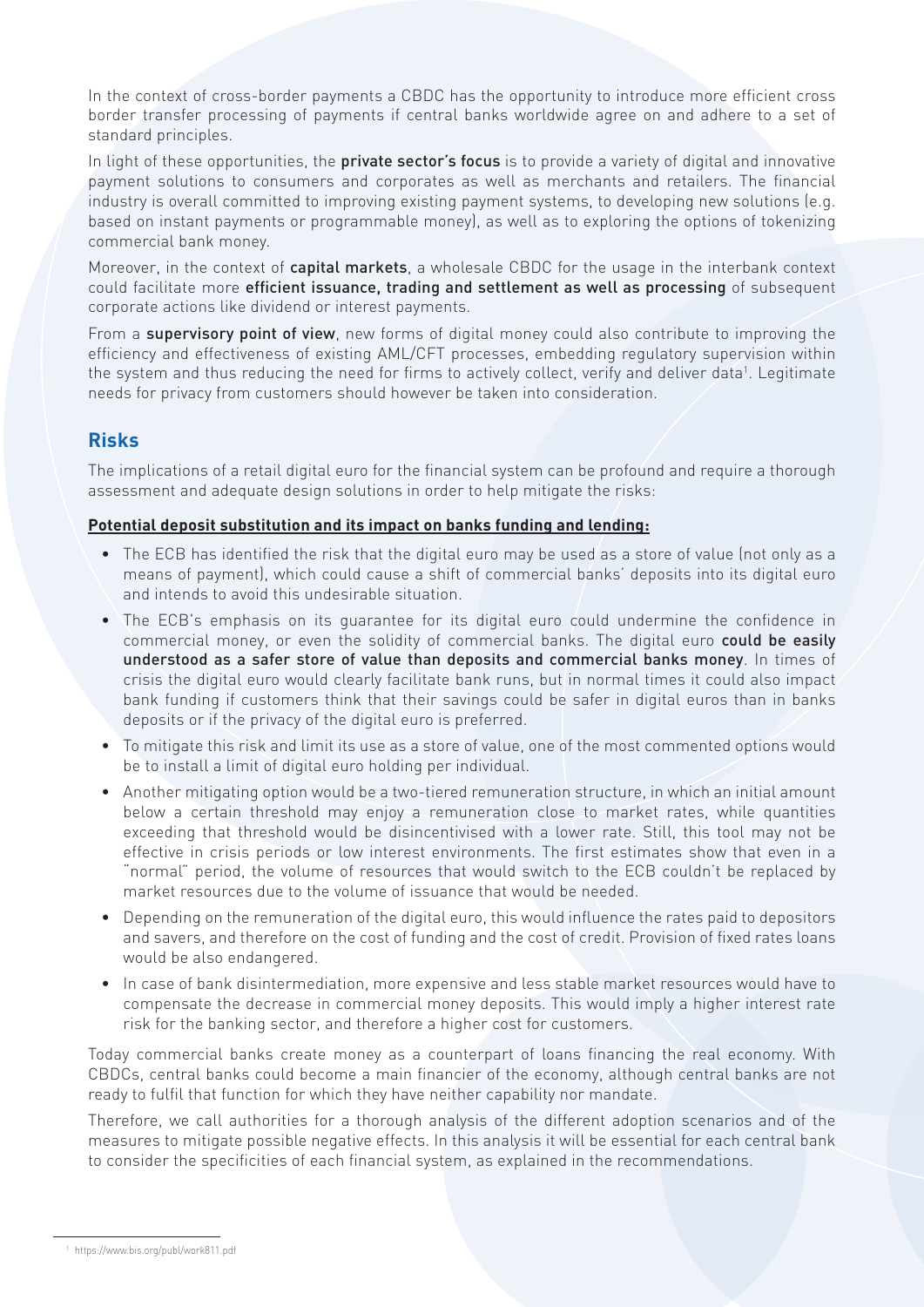#### **Potential impacts on payments and payments data:**

- Data privacy is the highest-ranking concern of EU citizens in the context of a digital euro, according to an ECB survey conducted in 2021. Payments are a part of everyday lives and reveal huge amounts of data about individuals. Hence, data protection measures and levels of privacy are key areas where a CBDC design should be focused on to avoid any uncertainty which risk trust and acceptance.
- At the same time, data plays an essential role in the provision of financial services and the relationship between clients and financial institutions: less data from customer transactions may weaken banks' ability to prevent fraud, develop more accurate credit risk models, self-learning transaction surveillance processes and personalized financial services.

#### **Other issues:**

• The cross-border dimension of CBDCs poses particularly difficult issues. If they are accessible to non-residents, spillover effects are difficult to avoid, but limiting the cross-border use would be difficult in practice and could require some modality of capital controls.

Central banks should also consider these other side effects when designing CBDCs.

## **Conclusions & Recommendations**

Overall, CBDCs should have a clear purpose and offer tangible benefits. Taking into account that many of these opportunities could also be achieved through the implementation of private money solutions, with appropriate regulation and supervision, central banks will therefore need to assess the merits and risks of issuing CBDCs, and whether retail or wholesale solutions would be needed.

If central banks take the decision to issue a CBDC, an efficient and future-oriented **partnership approach** between central banks and the private sector will enable customers to hold CBDC with commercial banks or other regulated payment service providers that serve as user-facing intermediaries, managing accounts, customer service, compliance and other requirements. Value-added services and interoperability of the CBDC with tokenized commercial bank money and other payment solutions will add further value to customers. In relation to new forms of digital money and to demands from different industry sectors, the financial industry investigates use cases for CBDCs and the role it could play

It is important that any game-changing policy measure, such as the issuance of a digital euro, is carefully analysed following a cautious approach, as the ECB has done so far. Therefore the EFR suggests:

- When analysing the reasons to offer a CBDC, central banks should take into account the idiosyncrasies and specific characteristics of each jurisdiction and each financial system and the needs that a CBDC would help to fulfil. While in some regions for example there are huge opportunities to advance financial inclusion, in Europe this is not a problem. The issuance of a CBDC must be made conditional on the materialization of a series of scenarios where it could be needed, identifying (ex-ante) the problems that need to be addressed.
- CBDCs should be used for payments and not become a new form of investment or store of value. Moreover, the tools that central banks adopt to avoid the use of a CBDC as store of value (e.g. limits on individuals' holdings or transactions) must be effective under all different circumstances (including periods of low interest rates, or contexts of economic or financial stress, where bank runs are more likely to happen and central bank money becomes more attractive). Central banks should also consider providing alternative sources of funding to banks should clients decide to transform their commercial bank deposits into central bank liabilities.
- Interoperability with other payment solutions would facilitate the deployment of the CBDC while contributing at the same time to the overall adoption of digital money and payments. CBDCs should be integrated into broader services enabling intermediaries to offer new value-added services. Access to CBDCs should be provided through supervised intermediaries that are best suited for providing end user services and adapting to evolving user needs. It is important to ensure that the central banks develop a robust and flexible core infrastructure that leaves enough room for the private sector to deploy profitable business models that encourage further innovation and investment in the development of value-added services for citizens and consumers.